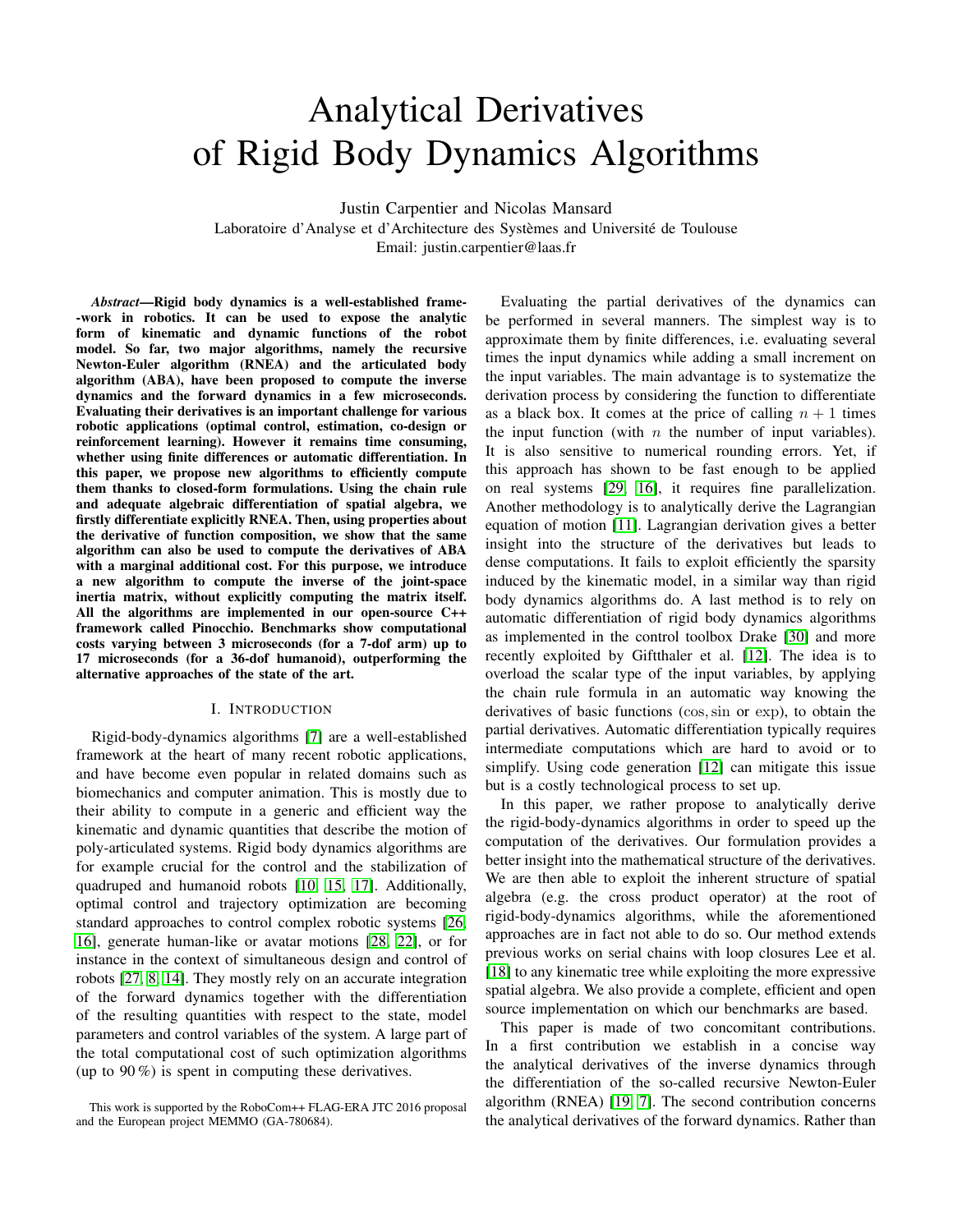<span id="page-1-1"></span>

Fig. 1: Spatial notations used all along this paper.

computing the derivatives of the articulated body algorithm (ABA), we demonstrate that these derivatives can be directly deduced from the derivatives of the inverse dynamics with only a minor additional cost. This implies to compute the inverse of the joint space inertia matrix, for which we also introduce an original algorithm. We implement all these derivatives inside our C++ framework for rigid-body systems called Pinocchio [\[5\]](#page-8-14).

Based on the standard notations of rigid-body dynamics (recalled in Sec. [II\)](#page-1-0), we make explicit in Sec. [III](#page-2-0) the partial derivatives of the recursive Newton-Euler algorithm (RNEA). Sec. [IV](#page-4-0) then explains how the derivatives of the forward dynamics can be computed from RNEA derivatives. Benchmarks are reported in Sec. [V.](#page-6-0)

#### II. RIGID BODY DYNAMICS NOTATIONS

<span id="page-1-0"></span>Spatial algebra allows to write in a concise manner the kinematic (velocity, acceleration, etc.) and dynamic (force, momenta, etc.) quantities that describe the motion of a rigid body. All over this paper, we use the spatial notations and conventions which have been introduced and popularized in robotics by Featherstone [\[7\]](#page-8-0). They are now at the root of many efficient and mature software packages such as HuMAnS [\[33\]](#page-9-3), RBDL [\[9\]](#page-8-15), METAPOD [\[24\]](#page-8-16), Drake [\[30\]](#page-9-2) or MuJoCo [\[31\]](#page-9-4), just to name a few. Hereafter, we summarize all these notations that we exploit later in Sec. [III](#page-2-0) in order to derive the analytical expressions of the partial derivatives of RNEA.

## *A. Spatial quantities and notations for an isolated rigid body*

*1) Placement quantity:* If we consider an isolated body  $B_i$ in space endowed with a fixed frame with index  $i$  (see Fig. [1\)](#page-1-1), it is firstly described by its *placement* quantity, denoted  ${}^{i}X_{0}$ by Featherstone [\[7\]](#page-8-0), where the subscript 0 corresponds to the index of the world frame.  ${}^{i}X_{0}$  belongs to SE(3), the special Euclidean group of rigid transformation of dimension 3.

*2) Kinematics quantities:* The instantaneous time derivative of the placement quantity  ${}^{i}X_{0}$  is given by its *spatial velocity*  $v_i$  which belongs to the tangent space of SE(3), denoted se(3). A spatial velocity is a 6d vector concatenating the linear and angular velocities of the rigid body. In a similar way, we can define the *spatial acceleration* of a rigid body, denoted by  $a_i$ as the time derivative of the spatial velocity.

*3) Kinetic quantities:* If the rigid body is also provided with a mass distribution, we may define its *spatial inertia*  $I_i$  characterized by the mass, the center of mass and the rotational inertia of the body. This spatial inertia enables us to introduce two additional quantities which quantify the dynamic properties of the rigid body: (i) the *spatial momentum* given by  $h_i \stackrel{\text{def}}{=} I_i v_i$  which stacks the linear and angular momenta expressed in the body frame; (ii) the *spatial force* given by  $f_i \stackrel{\text{def}}{=} I_i a_i + v_i \times^* h_i$  which corresponds to the time derivative of the spatial momentum quantity. The  $\times$ <sup>\*</sup> operator is made explicit in the next paragraph.

*4) Group actions:* Both spatial velocity and acceleration belong to a specific group, called by Featherstone the group of *motions* [\[7\]](#page-8-0) whose elements are generically denoted by m. This means that they have in common similar operators to act on other spatial quantities. Spatial momentum and force belong to the group of *forces* whose elements are denoted by f. Spatial inertia can then be seen as an operator which maps from the space of motions to the space of forces.

Placement objects may act on both motion and force quantities. If we note A and B two Cartesian frames and  ${}^A X_B$ their relative placement, these operations are respectively denoted by [\[7\]](#page-8-0):

$$
m_A = {}^A X_B m_B \tag{1a}
$$

$$
\boldsymbol{f}_A = {}^A \boldsymbol{X}_B^* \boldsymbol{f}_B \tag{1b}
$$

which reads as " $A_{\mathbf{X}_B}$  *acts on the motion*  $\mathbf{m}_B$  *expressed in frame B to return another motion*  $m_A$  *expressed in frame*  $A$ ".

Motion objects may also operate on both motion and force objects through the notion of *spatial cross product* operations, which are in some sense similar to classic time derivatives:

$$
\dot{\boldsymbol{m}} = \boldsymbol{v}_A \times \boldsymbol{m} \tag{2a}
$$

$$
\dot{\boldsymbol{f}} = \boldsymbol{v}_A \times^* \boldsymbol{f} \tag{2b}
$$

where  $\dot{m}$  and  $\dot{f}$  are the time variation of  $m$  and  $f$ , both  $m$  and  $f$  are spatial quantities which are fixed when they are expressed in frame A moving at the spatial velocity  $v_A$ . Following these notations, the time derivative of an inertia element  $I_A$  attached to a frame A is given by:

<span id="page-1-2"></span>
$$
\dot{I}_A = v_A \times^* I_A - I_A v_A \times \tag{3}
$$

Finally, the time variation of the action operator of the placement  ${}^A X_B$  onto a motion m [\[7,](#page-8-0) p.28] is given by:

$$
A\dot{\mathbf{X}}_{B}\mathbf{m} = (\mathbf{v}_{B} - \mathbf{v}_{A}) \times {}^{A} \mathbf{X}_{B}\mathbf{m}
$$
 (4)

This last relation will be of primal importance in Sec. [III.](#page-2-0)

All these operators have an explicit expression in the book of Featherstone [\[7\]](#page-8-0), while further details on the mathematical structure can be found in [\[23\]](#page-8-17).

## *B. Spatial quantities and notations for poly-articulated systems*

A poly-articulated system like a humanoid robot or a robotic arm is composed of several rigid bodies linked together by articulations called joints (see Fig. [1\)](#page-1-1).

A joint can be seen as a constraint which limits the relative displacement between two consecutive bodies: the relative transformation  $X_J$  governed by the joint only covers a subset of  $SE(3)$ . The relative transformation between the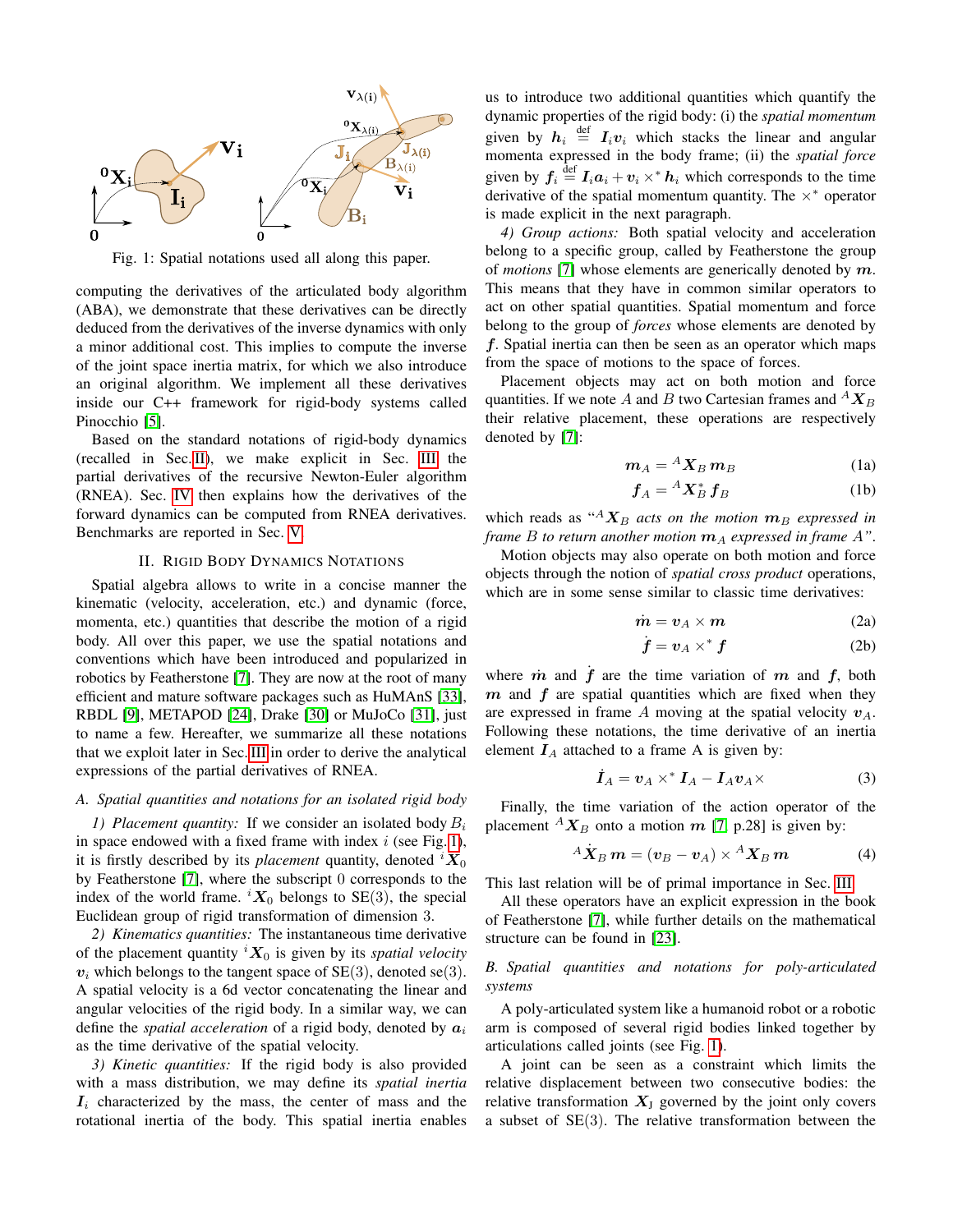frame i and the frame of the parent body  $\lambda(i)$  is given by  ${}^{i}X_{\lambda(i)} \stackrel{\text{def}}{=} X_{J} X_{T}(i)$  where  $X_{T}(i)$  is the (fixed) placement of the joint with respect to the frame attached to  $\lambda(i)$  and  $X_J$ varies with the joint movement.

This partial covering of rigid transformation space can also be observed at the joint motion level. If we note  $q_i$  the minimal coordinates representation of the transformation  $X_{\text{J}}$  and  $\dot{\boldsymbol{q}}_i$  the instantaneous time variations of  $q_i$ <sup>[1](#page-2-1)</sup>, the instantaneous joint velocity  $v_J$  is given by:

<span id="page-2-2"></span>
$$
v_{\rm J} \stackrel{\rm def}{=} \frac{\partial X_{\rm J}}{\partial q_i} \dot{q}_i = S_i \dot{q}_i \tag{5}
$$

where  $S_i \stackrel{\text{def}}{=} \frac{\partial X_j}{\partial q_i}$  is a matrix (depending on  $q_i$  in general, but often constant) whose columns only span a subspace of se(3). In [\(5\)](#page-2-2), we have considered that  $S_i$  is independent from time, which is the case for most of the joints used in robotics. Generally, a drift term  $\sigma_{\rm J}(t, q_i)$  should be added in [\(5\)](#page-2-2).

We may again derive  $v_J$  with respect to time to get:

$$
a_{\mathrm{J}} = S_i \ddot{q}_i + c_{\mathrm{J}} + v_i \times v_{\mathrm{J}} \tag{6}
$$

where  $c_J$  collects all the drifting terms due to the variations of  $S_i$  with respect to  $q_i$  and  $\ddot{q}_i$  is the time derivative of  $\dot{q}_i$ . In other terms, we have:

$$
c_{\rm J} \stackrel{\text{def}}{=} \left( \dot{q}_i^T \frac{\partial S_i}{\partial q_i} \right) \dot{q}_i \tag{7}
$$

where  $\frac{\partial S_i}{\partial q_i}$  is a tensor expression often equal to zero for most of the classic joints. A closed form computation of  $\dot{q}_i^T \frac{\partial S_i}{\partial q_i}$  is given by:

$$
\dot{\boldsymbol{q}}_i^T \frac{\partial \boldsymbol{S}_i}{\partial \boldsymbol{q}_i} = \sum_{k=1}^{n_i} \frac{\partial \boldsymbol{S}_i}{\partial \boldsymbol{q}_i^k} \dot{\boldsymbol{q}}_i^k \tag{8}
$$

with  $n_i$  the number of degrees of freedom (dof) of joint i and  $q_i^k$  is the k-th component of the configuration vector  $q_i$ . We refer again to [\[7\]](#page-8-0) for further details on these terms.

## <span id="page-2-0"></span>III. ANALYTICAL DERIVATIVES OF THE RECURSIVE NEWTON-EULER ALGORITHM

In this section, we derive the analytical expressions of the partial derivatives of the inverse dynamics function, denoted by ID, in the context of rigid-body systems. Inverse dynamics allows to compute the generalized torque  $\tau$  to apply on a rigid-body system (model) in order to produce a desired generalized acceleration  $\ddot{q}$  giving the current generalized position  $q$  and velocity  $\dot{q}$  of the system together with the stack of external forces  $f^{\text{ext}}$ :

$$
\boldsymbol{\tau} = \textrm{ID}(model, \boldsymbol{q}, \dot{\boldsymbol{q}}, \ddot{\boldsymbol{q}}, \boldsymbol{f}^{\text{ext}})
$$

<span id="page-2-6"></span>Using the Lagrangian formalism, the inverse dynamics reads:

$$
\boldsymbol{\tau} = M(\boldsymbol{q})\ddot{\boldsymbol{q}} + C(\boldsymbol{q}, \dot{\boldsymbol{q}})\dot{\boldsymbol{q}} + \boldsymbol{g}(\boldsymbol{q}) - \sum_i J_i(\boldsymbol{q})^T \boldsymbol{f}_i^{\text{ext}} \qquad (9)
$$

Algorithm 1 - Pseudo code of the recursive Newton-Euler algorithm as exposed by Featherstone [\[7,](#page-8-0) p. 96]

<span id="page-2-3"></span>1 *Initialization step:*

2  $v_0 = 0$ 

3  $a_0 = -a_g$  // initialize the world spatial acceleration with the gravity field value

4 *Forward pass:*

5 for  $i = 1$  to  $N_B$  do 6  $[X_{\text{J}}, S_{i}, v_{\text{J}}, c_{\text{J}}] = \text{jcalc}(\text{jtype}(i), q_{i}, \dot{q}_{i})$ 7  ${}^{i}X_{\lambda(i)} = X_{\rm J}\,X_T(i)$  $\begin{array}{ccc} \mathbf{8} & & \bm{v}_i = {}^i \bm{X}_{\lambda(i)} \bm{v}_{\lambda(i)} + \bm{v}_{\mathrm{J}} \end{array}$ <sup>9</sup> a<sup>i</sup> = <sup>i</sup>Xλ(i)aλ(i) + Siq¨<sup>i</sup> + c<sup>J</sup> + v<sup>i</sup> × v<sup>J</sup>  $\mathbf{10}$   $\boldsymbol{h}_i = \boldsymbol{I}_i \boldsymbol{v}_i$ <sup>11</sup> f<sup>i</sup> = Iia<sup>i</sup> + v<sup>i</sup> ×<sup>∗</sup> h<sup>i</sup> − f ext i 12 end

13 *Backward pass:*  
\n14 **for** 
$$
i = N_B
$$
 **to** 1 **do**  
\n15  $\tau_i = S_i^T f_i$   
\n16 **if**  $\lambda(i) \neq 0$  **then**  
\n17  $\parallel f_{\lambda(i)} = f_{\lambda(i)} + \lambda(i) X_i^* f_i$   
\n18 **end**  
\n19 **end**

where  $M$  stands for the joint space inertia matrix,  $C$  is the Coriolis matrix,  $g$  encompasses the gravity effects and  $J_i$  are the frame Jacobians where external forces are expressed. For clarity reasons, we remove from these quantities the explicit dependency on the input *model*.

Efficient algorithms have been proposed in the literature to evaluate ID [\[7\]](#page-8-0). The most efficient one still remains the RNEA (see Alg. [1\)](#page-2-3) whose complexity is linear in the number of bodies composing the rigid-body system. It was originally proposed by Luh et al. [\[19\]](#page-8-13) in the 80's and generalized by Featherstone [\[7\]](#page-8-0) to exploit the computational structure of spatial algebra.

The partial derivatives of the inverse dynamics then correspond to the variations of the torque output according to the input variables  $(q, \dot{q}, \ddot{q})$ . With the Lagrangian notations, these partial derivatives correspond to:

<span id="page-2-4"></span>
$$
\frac{\partial \,\mathrm{ID}}{\partial \mathbf{q}} = \frac{\partial M}{\partial \mathbf{q}}\ddot{\mathbf{q}} + \frac{\partial C}{\partial \mathbf{q}}\dot{\mathbf{q}} + \frac{\partial \mathbf{g}}{\partial \mathbf{q}} - \sum_{i} \frac{\partial J_{i}^{T}}{\partial \mathbf{q}} \mathbf{f}_{i}^{\mathrm{ext}} \qquad (10a)
$$

<span id="page-2-5"></span>
$$
\frac{\partial \mathrm{ID}}{\partial \dot{q}} = \frac{\partial C}{\partial \dot{q}} \dot{q} + C \text{ and } \frac{\partial \mathrm{ID}}{\partial \ddot{q}} = M \quad (10b)
$$

where dependency on input variables are dropped. At this stage, several observations arise:

(i) the quantities  $\frac{\partial M}{\partial q}$ ,  $\frac{\partial C}{\partial q}$ ,  $\frac{\partial J_i^T}{\partial q}$  and  $\frac{\partial C}{\partial q}$  which appear in [\(10a\)](#page-2-4) and [\(10b\)](#page-2-5) are large tensor matrices that are hard to write explicitly and they require larger capacity storage than the three partial derivatives we wish to compute. Some closed-form expressions of these tensors have

<span id="page-2-1"></span><sup>&</sup>lt;sup>1</sup>More precisely,  $\dot{q}_i$  is the tangent vector to the configuration  $q_i$ , i.e. might be of smaller dimension (e.g. when  $qi$  is a quaternion).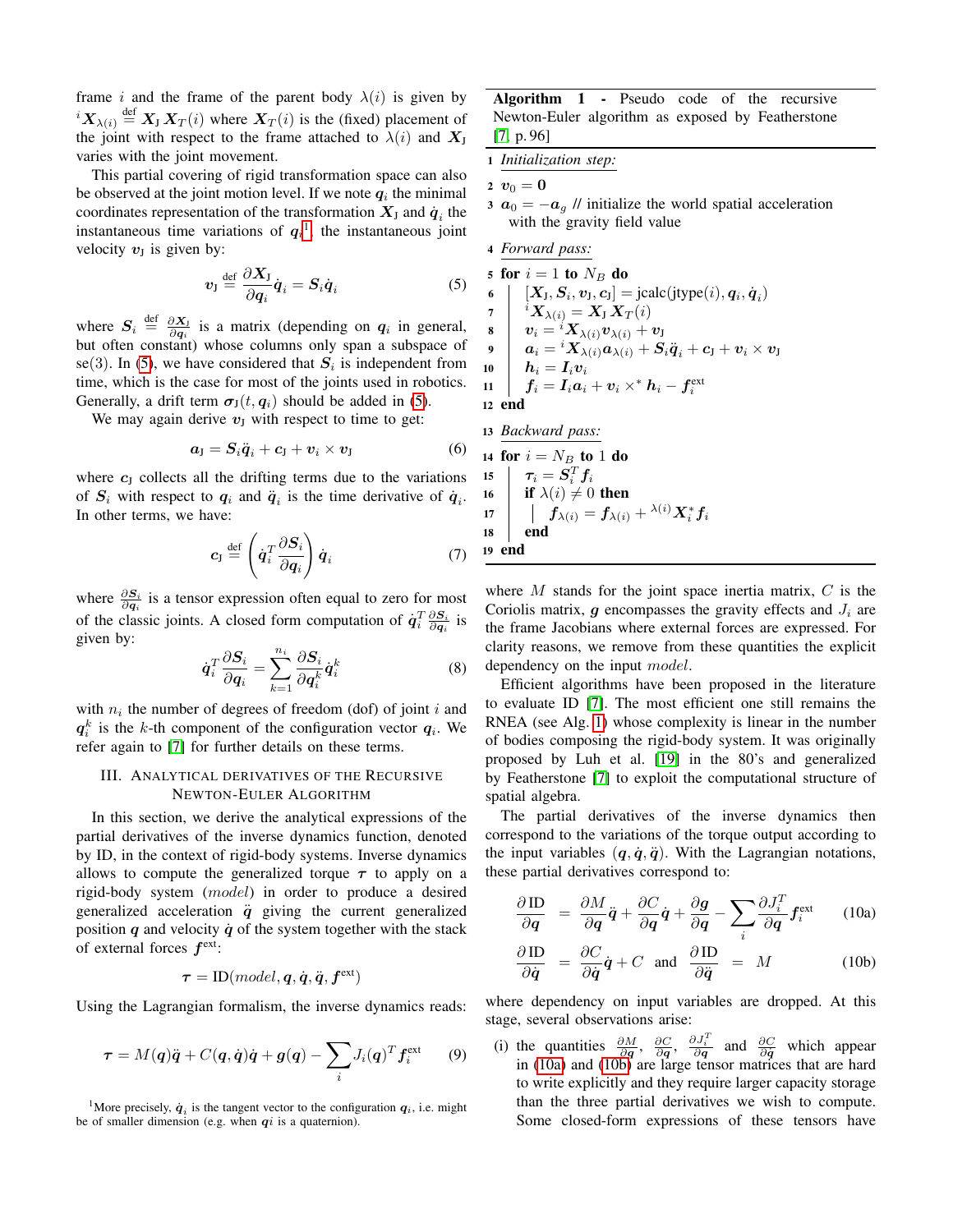been proposed in [\[11\]](#page-8-10) using the Lagrangian formalism, requiring intensive computations.

(ii) the partial derivative of the torque with respect to the joint acceleration quantity [\(10b\)](#page-2-5) is simply the joint space inertia matrix. There already exist efficient algorithms to compute this last quantity as the composite rigid body algorithm (CRBA) originally proposed by Walker and Orin [\[32\]](#page-9-5).

In the following, we aim at exploiting the simplicity and the efficiency of rigid-body dynamics algorithms like RNEA and CRBA in order to derive the analytical expressions of the partial derivatives  $\frac{\partial \mathbf{D}}{\partial \mathbf{q}}, \frac{\partial \mathbf{D}}{\partial \dot{\mathbf{q}}}, \frac{\partial \mathbf{D}}{\partial \dot{\mathbf{q}}}$  using spatial notations while avoiding complex computations as the aforementioned tensor expressions.

#### <span id="page-3-2"></span>*A. The recursive Newton-Euler algorithm*

As previously mentioned, RNEA recalled in Algorithm [1,](#page-2-3) is the most effective way to solve the inverse dynamics problem by exploiting the structured sparsity induced by the kinematic model. It is a two-pass algorithm which propagates the kinematic quantities in a first forward pass (similar to a forward kinematics), then collect the torque contribution of the subtrees in a second backward pass. Compared to Featherstone [\[7,](#page-8-0) p. 96], we assume here that the external contact forces are already expressed in the joint frames<sup>[2](#page-3-0)</sup>.

In the forward pass of RNEA, jcalc is the function which computes the forward kinematics at the joint level and for a given joint type jtype $(i)$ , according to its current configuration vector  $q_i$  and the corresponding velocity vector  $\dot{q}_i$ .  $X_{\text{J}}$ ,  $S_i$ ,  $v_{\text{J}}$ and  $c<sub>J</sub>$  are spatial quantities output by jcalc and they only depend on the current joint configuration  $q_i$  and velocity  $\dot{q}_i$ , while  $v_i$ ,  $a_i$  and  $f_i$  depend on the motions of the parent bodies by forward recursion.

In the backward pass of RNEA, both  $f_i$  and  $\tau_i$  quantities are also subject to the dynamics of the subtree rooted at the joint *i* through the backward recursion.

## *B. Generic partial derivatives of the recursive Newton-Euler algorithm*

In what follows, we derive in a generic manner the computations performed by the RNEA. We will not derive RNEA with respect to  $\ddot{q}$  because we already know from [\(10b\)](#page-2-5) that  $\frac{\partial \mathbf{ID}}{\partial \dot{q}} = M$ , which can be efficiently evaluated by CRBA.

We denote by  $u$  an arbitrary vector which stands either for  $q$  or  $\dot{q}$ . Next, we use the chain rule formula in order to derive the basic spatial operations performed in Algorithm [1.](#page-2-3) For the sake of clarity, we separate the derivations for the forward and the backward passes. All derivations are done with respect to the generic variable  $u$ , which might be with  $q_i$  or  $\dot{q}_i$ . The expressions are later specialized for  $q_i$  and  $\dot{q}_i$ .

*1) Partial derivatives of the forward pass:* Algorithm [2](#page-3-1) summarizes the partial derivatives of the spatial quantities involved in the forward pass of the RNEA.

Algorithm 2 - Partial derivatives of the RNEA forward pass inner loop.

<span id="page-3-9"></span><span id="page-3-8"></span><span id="page-3-7"></span><span id="page-3-3"></span>1: 
$$
\left[\frac{\partial X_{\mathbf{j}}}{\partial u}, \frac{\partial S_{i}}{\partial u}, \frac{\partial v_{\mathbf{j}}}{\partial u}, \frac{\partial c_{\mathbf{j}}}{\partial u}\right] = \text{jcalc}(\text{jtype}(i), q_{i}, \dot{q}_{i})
$$
  
\n2: 
$$
\frac{\partial^{i} X_{\lambda(i)}}{\partial u} = \frac{\partial X_{\mathbf{j}}}{\partial u} X_{T}(i)
$$
  
\n3: 
$$
\frac{\partial v_{i}}{\partial u} = \frac{\partial^{i} X_{\lambda(i)}}{\partial u} v_{\lambda(i)} + i X_{\lambda(i)} \frac{\partial v_{\lambda(i)}}{\partial u} + \frac{\partial v_{\mathbf{j}}}{\partial u}
$$
  
\n4: 
$$
\frac{\partial h_{i}}{\partial u} = I_{i} \frac{\partial v_{i}}{\partial u}
$$
  
\n5: 
$$
\frac{\partial a_{i}}{\partial u} = \frac{\partial^{i} X_{\lambda(i)}}{\partial u} a_{\lambda(i)} + i X_{\lambda(i)} \frac{\partial a_{\lambda(i)}}{\partial u} + \frac{\partial S_{i}}{\partial u} \ddot{q}_{i} + \frac{\partial c_{\mathbf{j}}}{\partial u} + \frac{\partial v_{\mathbf{j}}}{\partial u} \times v_{\mathbf{j}} + v_{\mathbf{i}} \times \frac{\partial v_{\mathbf{j}}}{\partial u}
$$
  
\n6: 
$$
\frac{\partial f_{i}}{\partial u} = I_{i} \frac{\partial a_{i}}{\partial u} + \frac{\partial v_{i}}{\partial u} \times^{*} h_{i} + v_{i} \times^{*} \frac{\partial h_{i}}{\partial u}
$$

<span id="page-3-5"></span><span id="page-3-4"></span><span id="page-3-1"></span>Algorithm 3 - Partial derivatives of the RNEA backward pass inner loop.

<span id="page-3-11"></span><span id="page-3-10"></span><span id="page-3-6"></span>1: 
$$
\frac{\partial \tau_i}{\partial u} = \frac{\partial S_i^T}{\partial u} f_i + S_i^T \frac{\partial f_i}{\partial u}
$$
  
\n2: if  $\lambda(i) \neq 0$  then  
\n3:  $\begin{vmatrix} \frac{\partial f_{\lambda(i)}}{\partial u} = \frac{\partial f_{\lambda(i)}}{\partial u} + \frac{\partial^{\lambda(i)} X_i^*}{\partial u} f_i + \lambda^{(i)} X_i^* \frac{\partial f_i}{\partial u} \end{vmatrix}$   
\n4: end

Due to the forward recursion, and similarly to the observations made on RNEA in Sec. [III-A,](#page-3-2) we might see on lines [3](#page-3-3) and [5](#page-3-4) that both  $\frac{\partial v_i}{\partial u}$  and  $\frac{\partial a_i}{\partial u}$  directly depend on the partial derivatives of their parent bodies through  $\frac{\partial v_{\lambda(i)}}{\partial u}$  and  $\partial \boldsymbol{a}_{\lambda(i)}$  $\frac{\partial \lambda(i)}{\partial u}$ . The other partial derivatives  $\frac{\partial \mathbf{h}_i}{\partial u}$  and  $\frac{\partial \mathbf{f}_i}{\partial u}$  directly rely on the internal partial derivatives of the current joint  $i$  and indirectly on the parent bodies motion via  $\frac{\partial v_i}{\partial u_k}$  and  $\frac{\partial a_i}{\partial u_k}$ .

It is also worth to notice that on one side  $\frac{\partial v_i}{\partial u}$  and  $\frac{\partial a_i}{\partial u}$  are motion-sets, namely collections of motion vectors which have been stacked inside a matrix. On the other side,  $\frac{\partial h_i}{\partial u}$  and  $\frac{\partial f_i}{\partial u}$ are force-sets, that are collections of force vectors also stacked inside a matrix.

We deliberately omit the partial derivative of the joint placement variables  $X_T(i)$  with respect to u as it is a fixed quantity independent from the kinematic variables  $q$  and  $\dot{q}$ . The same rule applies for the spatial inertias  $I_i$  on line [6.](#page-3-5)

*2) Partial derivatives of the backward pass:* Algorithm [3](#page-3-6) depicts how the partial derivatives of the joint torque  $\frac{\partial \tau_i}{\partial u}$ are affected by the variations of  $S_i$  and the variation of the force-set supported by joint  $i$ . This backward loop mostly propagates the partial derivatives computed in the forward pass towards the kinematic tree.

It is important to notice at this stage that the structured sparsity of RNEA is preserved in Algorithms [2](#page-3-1) or [3,](#page-3-6) thanks to the direct application of the chain rule.

<span id="page-3-0"></span><sup>2</sup>Most of sensors used in robotics to estimate the action of external forces (e.g. force-torque sensors or tactile skins) provide measurements already expressed in a frame attached to the joints themselves.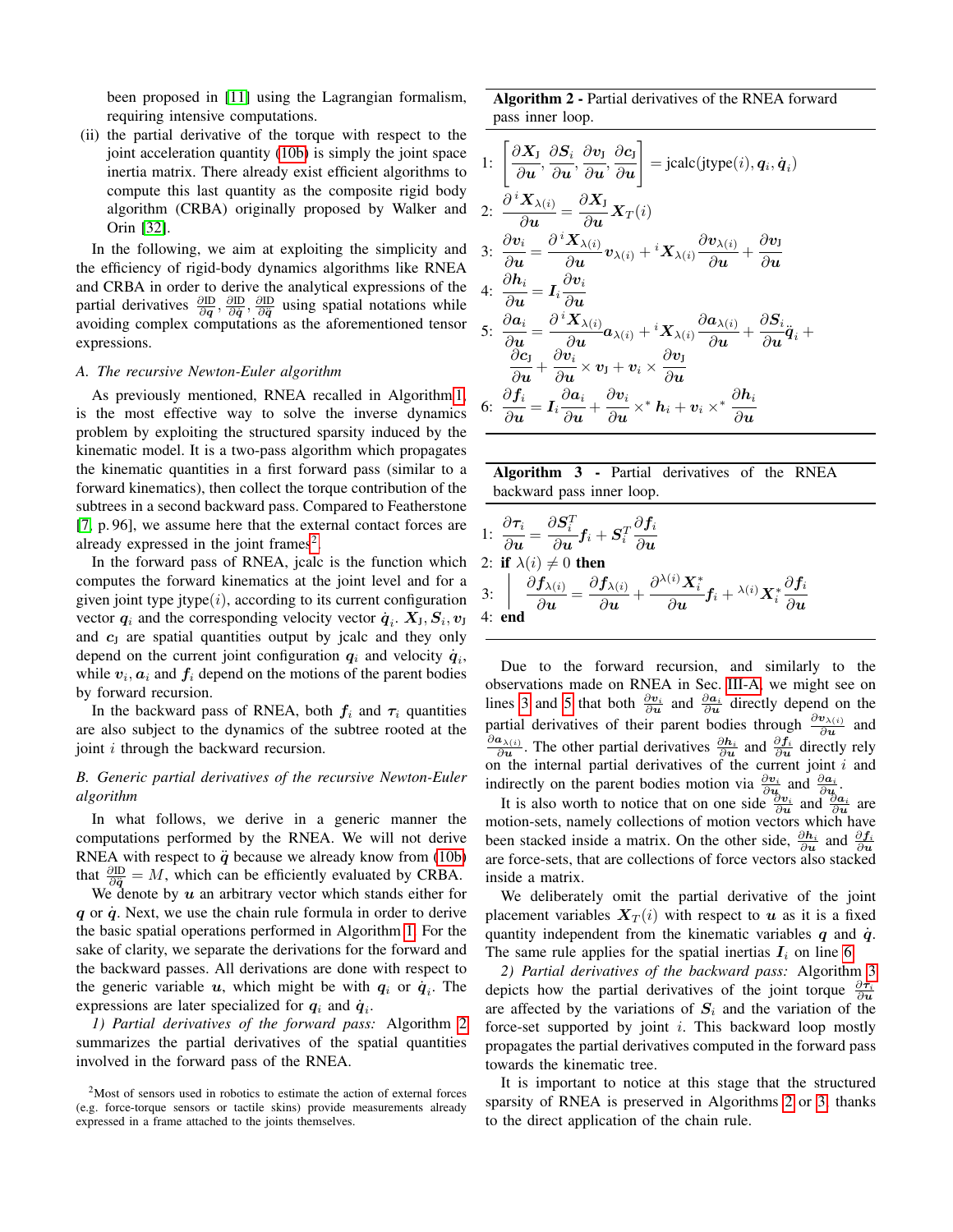### *C. Simplifying expressions*

Depending on the value of  $u$ , some partial derivatives in Algorithms [2](#page-3-1) or [3](#page-3-6) vanish because they are independent from either  $q$  or  $\dot{q}$ . We now detail these simplifications in order to give at the end, a complete and applicable version of the recursive derivatives. This is certainly the most technical part of this paper. Both algorithms propagate the motion sets  $\frac{\partial v_i}{\partial u}$ ,  $\frac{\partial a_i}{\partial u}$  and force sets  $\frac{\partial h_i}{\partial u}$ ,  $\frac{\partial f_i}{\partial u}$  that are 6xN matrices (N being the number of dof in the kinematic tree) whose columns are either motion or force vectors. Placements quantities  $X$  act on the columns of motion and force sets as they do on motion  $m$  and force  $f$  objects.

<span id="page-4-1"></span>*1)* Algorithm [2,](#page-3-1) line [1:](#page-3-7)  $X_J$  and  $S_i$  only depend on the configuration  $q_i$  of joint i. It follows that  $\frac{\partial X_j}{\partial u}$  and  $\frac{\partial S_i}{\partial u}$  are only nonzero for  $u = q_i$ . As introduced in Sec. [II,](#page-1-0)  $\frac{\partial X_i}{\partial q_i}$ <br>is equal to  $S_i$ . The value of  $\frac{\partial S_i}{\partial q_i}$  depend on the type of joint (given by jtype $(i)$ ) and is equal to 0 for all the joints typically considered in robotics (resolute, prismatic, spherical quaternion, free flyer), and in particular for all the joints that we considered in our implementation.

We can deduce from Sec. [II](#page-1-0) that  $\frac{\partial v_1}{\partial q_i} = \dot{q}_i^T \frac{\partial S_i}{\partial q_i}$  and  $\frac{\partial v_1}{\partial \dot{q}_i} = S_i$ . The term  $\frac{\partial c_1}{\partial u}$  for both  $q_i$  and  $\dot{q}_i$  corresponds to the evaluation of complex tensor expressions. As it is often equal to zero (once more for the types of joints we considered in our implementation), we omit their analytical expressions for brevity.

2) Algorithm [2,](#page-3-1) line [2:](#page-3-8) The term  $\frac{\partial X_1}{\partial u} X_T(i)$  should not be explicitly compute as explained in the next paragraph. As  $X_J$  only depends on q, this term is zero for  $u = \dot{q}$ .

<span id="page-4-4"></span>*3*) Algorithm [2,](#page-3-1) line [3:](#page-3-3) For  $u = q$ ,  ${}^{i}X_{\lambda(i)} \frac{\partial \tilde{v}_{\lambda(i)}}{\partial q}$  $\frac{\partial \lambda(i)}{\partial q}$  is the action of  ${}^{i}X_{\lambda(i)}$  on the motion set  $\frac{\partial v_{\lambda(i)}}{\partial q}$ , hence similar in nature to the action of  ${}^{i}X_{\lambda(i)}$  on a motion m. For  $u = \dot{q}$ ,  $\frac{\partial v_{j}}{\partial u}$ is simply  $S_i$  [\[7\]](#page-8-0). The term  $\frac{\partial v_j}{\partial u}$  for  $u = q$  has already been detailed in Sec. [III-C1.](#page-4-1)

The most delicate part concerns the first term  $\frac{\partial^{i} X_{\lambda(i)}}{\partial u}$  $\frac{\boldsymbol{\Lambda}_{\lambda(i)}}{\partial \boldsymbol{u}}\,\boldsymbol{v}_{\lambda(i)}$ with  $u = q_i$  (otherwise the term is equal to zero). From [\(4\)](#page-1-2), we have for any  $m$ :

$$
\frac{d^{i}\mathbf{X}_{\lambda(i)}}{dt}\mathbf{m}=-\mathbf{v}_{\mathsf{J}}\times^{i}\mathbf{X}_{\lambda(i)}\mathbf{m}={i\mathbf{X}_{\lambda(i)}\mathbf{m}}\times(\mathbf{S}_{i}\dot{\mathbf{q}}_{i})\ \ (11)
$$

by definition of  $v_j$  in [\(5\)](#page-2-2). We can also show that:

<span id="page-4-2"></span>
$$
\frac{d^{i}\mathbf{X}_{\lambda(i)}}{dt}\mathbf{m} = \left(\frac{\partial^{i}\mathbf{X}_{\lambda(i)}}{\partial \mathbf{q}_{i}}\dot{\mathbf{q}}_{i}\right)\mathbf{m} \tag{12}
$$

Identifying both expressions [\(11\)](#page-4-2) and [\(12\)](#page-4-3) that are linear in  $\dot{q}_i$ , we get:

$$
\frac{\partial^{i} \mathbf{X}_{\lambda(i)}}{\partial \mathbf{q}_{i}} \mathbf{v}_{\lambda(i)} = \left( \,^{i} \mathbf{X}_{\lambda(i)} \mathbf{v}_{\lambda(i)} \right) \times \mathbf{S}_{i} \tag{13}
$$

This operation must be understood as a column-wise operation of the spatial vector  ${}^{i}X_{\lambda(i)}v_{\lambda(i)}$  on the motion-set  $S_i$ . A more rigorous demonstration can be done using the formalism of Lie groups and Lie algebra [\[23,](#page-8-17) [18\]](#page-8-12), but it would require the introduction of additional notations that are out of the scope of this paper.

*4)* Algorithm [2,](#page-3-1) line [4:](#page-3-9) The computations done on this line are simply the action of the inertia  $I_i$  on the motion-set  $\frac{\partial \boldsymbol{v}_{i}}{\partial \boldsymbol{u}}.$ 

*5)* Algorithm [2,](#page-3-1) line [5:](#page-3-4) The two first terms of this line are similar to the two first terms of line [3.](#page-3-3)  $\frac{\partial S_i}{\partial u}$  is zero except for  $u = q_i$ . In this case and as explained above, this term is also zero for most of the classical joints. We already detailed the computation of  $\frac{\partial c_j}{\partial u}$  in Sec. [III-C1.](#page-4-1) For  $u = q_i$ , the last term is zero for most of classical joints. For  $u = \dot{q}_k$ ,  $\frac{\partial v_1}{\partial \dot{q}_i} = S_i$  if  $i = k$  (zero otherwise) while  $v_i \times S_i = 0$ , hence the last term always vanishes.

*6)* Algorithm [2,](#page-3-1) line [6:](#page-3-5) This line presents basic operations on motion and force sets. All the same, it is important to notice that in  $\frac{\partial v_i}{\partial u} \times^* h_i$ , the operator  $m \times^* h_i$  acting on any motion  $m$ , can be interpreted as a linear operator with a spatial skew matrix representation.

*7*) **Algorithm [3,](#page-3-6) line [1:](#page-3-10)** For classical types of joints,<br>  $\frac{\partial S_i^T}{\partial t} = 0$  And it appears that  $S^T \partial f_i$  is simply a matrix  $\frac{\partial S_i^2}{\partial q_i}$  = 0. And it appears that  $S_i^T \frac{\partial f_i}{\partial u}$  is simply a matrix product, which can be evaluated following the sparsity induced by the kinematic tree.

*8)* Algorithm [3,](#page-3-6) line [3:](#page-3-11) Following the same reasoning than in Sec. [III-C3,](#page-4-4) we can show that:

$$
\frac{\partial^{\lambda(i)} \mathbf{X}_{i}^{*}}{\partial \mathbf{u}} \mathbf{f}_{i} = \lambda(i) \mathbf{X}_{i}^{*} \left( \mathbf{S}_{i} \times^{*} \mathbf{f}_{i} \right)
$$
(14)

which has to be again interpreted as a column-wise operator of the columns of  $S_i$  on the spatial force  $f_i$ .

## *D. Direct outcome of these derivations*

Finally, a direct outcome of these computations is the analytical expressions of the partial derivatives of the forward kinematics, through the quantities  $\frac{\partial v_i}{\partial q}$ ,  $\frac{\partial v_i}{\partial \dot{q}}$  and  $\frac{\partial a_i}{\partial q}$ ,  $\frac{\partial a_i}{\partial \dot{q}}$ . Indeed, these four last terms refer to the partial derivatives of the spatial velocity and spatial acceleration of the joint  $i$ with respect to the joint configuration and velocity vectors. They come for free with the direct derivation of RNEA.

## <span id="page-4-0"></span>IV. ANALYTICAL DERIVATIVES OF THE FORWARD DYNAMICS

<span id="page-4-3"></span>Forward dynamics, denoted by FD, is the reciprocal of inverse dynamics. In other words, it computes the generalized acceleration  $\ddot{q}$  of the rigid-body system according to the current generalized position q, velocity  $\dot{q}$ , torque input  $\tau$  and external forces  $f^{\text{ext}}$ :

$$
\ddot{\mathbf{q}} = \text{FD}(model, \mathbf{q}, \dot{\mathbf{q}}, \boldsymbol{\tau}, \boldsymbol{f}^{\text{ext}})
$$

<span id="page-4-5"></span>Using the Lagrangian notations, the forward dynamics reads:

$$
\ddot{\boldsymbol{q}} = M^{-1}(\boldsymbol{q}) \left( \boldsymbol{\tau} - C(\boldsymbol{q}, \dot{\boldsymbol{q}}) \dot{\boldsymbol{q}} - \boldsymbol{g}(\boldsymbol{q}) + \sum_{i} J_{i}^{T}(\boldsymbol{q}) \boldsymbol{f}_{i}^{\text{ext}} \right)_{(15)}
$$

Similarly to inverse dynamics, efficient recursive rigid-body algorithms have been proposed to solve [\(15\)](#page-4-5). One of the most efficient is the ABA, introduced by Featherstone in the 80's [\[6\]](#page-8-18). Similarly to RNEA, the algorithmic complexity of ABA is linear in the number of bodies composing the rigid-body system. One of the main feature of ABA is to not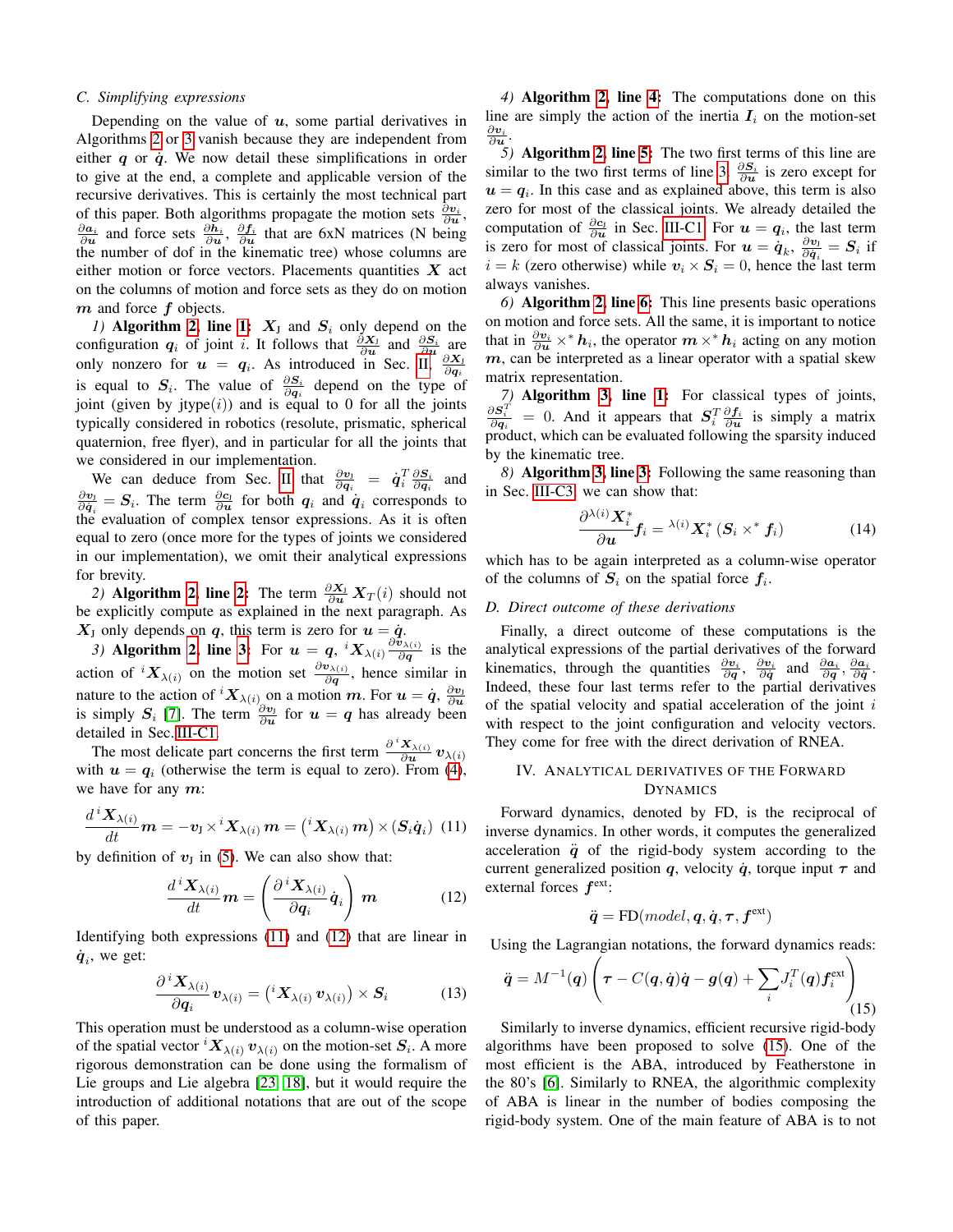rely on the explicit inverse of the joint space inertia matrix M, allowing to save computation times.

Yet, ABA is much more complex than RNEA as it is composed of three main recursions that we briefly summarize here. In the first recursion, the kinematic quantities are propagated along the tree structure. The second recursion corresponds to a backward pass where the spatial forces which act on bodies are computed from the joint torque input. In the last recursion, the spatial accelerations of bodies are then deduced, allowing to compute the joint acceleration vector.

## *A. Lagrangian expressions of the partial derivatives of the forward dynamics*

The partial derivatives of the forward dynamics correspond to the variations of the joint acceleration  $\ddot{q}$  with respect to the input variables  $(q, \dot{q}, \tau)$ , which gives:

$$
\frac{\partial FD}{\partial q} = \frac{\partial M^{-1}}{\partial q} \left( \tau - C\dot{q} - g + \sum_{i} J_{i}^{T} f_{i}^{\text{ext}} \right) + M^{-1} \left( \sum_{i} \frac{\partial J_{i}^{T}}{\partial q} f_{i}^{\text{ext}} - \frac{\partial C}{\partial q} \dot{q} - \frac{\partial g}{\partial q} \right)
$$
\n(16a)

 $\partial$  FD  $\frac{\partial {\rm FD}}{\partial \dot{q}} \; = \; M^{-1} \left( \frac{\partial C}{\partial \dot{q}} \right)$  $\frac{\partial^2 \mathbf{G}}{\partial \dot{\mathbf{q}}} \dot{\mathbf{q}} + C$  $\setminus$ and  $\frac{\partial FD}{\partial}$  $rac{\partial F}{\partial \tau} = M^{-1}$  (16b)

From these expressions, some remarks can be raised:

(i) we already mentioned in Sec. [III](#page-2-0) the difficulties to explicitly compute the tensors quantities  $\frac{\partial C}{\partial q}$ ,  $\frac{\partial C}{\partial \dot{q}}$  and  $\frac{\partial M}{\partial q}$ . A similar comment holds for  $\frac{\partial M^{-1}}{\partial q}$  which can also be deduced from  $\frac{\partial M}{\partial q}$  through the relation:

$$
\frac{\partial M^{-1}}{\partial \boldsymbol{q}} = -M^{-1}\frac{\partial M}{\partial \boldsymbol{q}}M^{-1}
$$

(ii) from Eq.  $(10b)$  and Eq.  $(16b)$ , we can observe that the partial derivatives of the inverse and forward dynamics with respect to their third input argument ( $\ddot{q}$  and  $\tau$ respectively) are the inverse of one another. This leads to the following mathematical relation:

$$
\frac{\partial \operatorname{FD}}{\partial \tau} = M^{-1} = \left(\frac{\partial \operatorname{ID}}{\partial \ddot{q}}\right)^{-1} \tag{17}
$$

## <span id="page-5-6"></span>*B. Link between analytical derivatives of forward and inverse dynamics*

Due to the three recursions present in ABA, analytically deriving this algorithm is much more laborious than in the case of RNEA, as it involves additional intermediate computations. Despite that, we show hereafter how the partial derivatives of the forward dynamics can be obtained from the partial derivatives of the inverse dynamics, and hence from the ones of RNEA which have been introduced in Sec. [III.](#page-2-0)

As aforementioned, the forward dynamics is the reciprocal of inverse dynamics, which means that these two functions are linked by the following identity:

<span id="page-5-1"></span>
$$
ID \circ FD = id \tag{18}
$$

where  $\circ$  denotes the composition operator and *id* is the identity function (i.e. for any input x,  $id(x) = x$ ). Evaluated at any given entry  $(q_0, \dot{q}_0, \tau_0)$ , Eq. [\(18\)](#page-5-1) also reads:

$$
\text{ID}(model, \boldsymbol{q}_0, \dot{\boldsymbol{q}}_0, \text{FD}(model, \boldsymbol{q}_0, \dot{\boldsymbol{q}}_0, \boldsymbol{\tau}_0)) = \boldsymbol{\tau}_0 \tag{19}
$$

and for convenience in the notations, we set:

<span id="page-5-2"></span>
$$
\ddot{\boldsymbol{q}}_0 \stackrel{\text{def}}{=} \text{FD}(model, \boldsymbol{q}_0, \dot{\boldsymbol{q}}_0, \boldsymbol{\tau}_0)
$$
 (20)

We omit here the dependency on external forces  $f^{\text{ext}}$  for better readability. Applying the chain rule formula on [\(19\)](#page-5-2), we obtain the following point-wise equality:

$$
\frac{\partial \operatorname{ID}}{\partial \boldsymbol{u}} \Big|_{\boldsymbol{q}_0,\dot{\boldsymbol{q}}_0,\ddot{\boldsymbol{q}}_0} + \frac{\partial \operatorname{ID}}{\partial \ddot{\boldsymbol{q}}} \Big|_{\boldsymbol{q}_0,\dot{\boldsymbol{q}}_0,\ddot{\boldsymbol{q}}_0} \frac{\partial \operatorname{FD}}{\partial \boldsymbol{u}} \Big|_{\boldsymbol{q}_0,\dot{\boldsymbol{q}}_0,\boldsymbol{\tau}_0} = \frac{\partial \tau_0}{\partial \boldsymbol{u}} \Big|_{\boldsymbol{q}_0,\dot{\boldsymbol{q}}_0,\ddot{\boldsymbol{q}}_0} \hspace{1in} \tag{21}
$$

where u indistinctly denotes either q or  $\dot{q}$ . As  $\tau_0$  is given and fixed, we have:

$$
\left. \frac{\partial \tau_0}{\partial u} \right|_{\mathbf{q}_0, \dot{\mathbf{q}}_0, \ddot{\mathbf{q}}_0} = 0 \tag{22}
$$

for any value of  $q_0, \dot{q}_0$  and  $\ddot{q}_0$ . We know from Eq. [\(10b\)](#page-2-5) that:

<span id="page-5-4"></span>
$$
\frac{\partial \operatorname{ID}}{\partial \ddot{\boldsymbol{q}}}\Big|_{\boldsymbol{q}_0, \dot{\boldsymbol{q}}_0, \ddot{\boldsymbol{q}}_0} = M(\boldsymbol{q}_0) \tag{23}
$$

<span id="page-5-0"></span>which leads to:

$$
\left. \frac{\partial \operatorname{FD}}{\partial u} \right|_{\boldsymbol{q}_0, \dot{\boldsymbol{q}}_0, \boldsymbol{\tau}_0} = -M^{-1}(\boldsymbol{q}_0) \frac{\partial \operatorname{ID}}{\partial u} \Big|_{\boldsymbol{q}_0, \dot{\boldsymbol{q}}_0, \ddot{\boldsymbol{q}}_0} \tag{24}
$$

as the joint space inertia matrix is always invertible.

It follows from [\(17\)](#page-5-3) and [\(24\)](#page-5-4) that the partial derivatives of the forward dynamics can be directly deduced from the derivatives of the inverse dynamics. To the best of our knowledge, this is the first time that this specific relation between the partial derivatives of forward and inverse dynamics is highlighted and exploited in order to simplify the underlying computations.

<span id="page-5-3"></span>To summarize the proposed approach, we have shown that it is sufficient to compute the inverse of the joint space inertia matrix and the partial derivatives of inverse dynamics, in order to get the partial derivatives of the forward dynamics. It is also important to notice at this stage that, if we have already computed the partial derivatives of the forward dynamics, it is then possible to directly deduce the partial derivatives of the inverse dynamics from these quantities. This is made possible through the inherent relations [\(18\)](#page-5-1) and [\(24\)](#page-5-4) that link together the inverse and forward dynamics as well as their partial derivatives.

## *C. Computing the inverse of the joint space inertia matrix*

<span id="page-5-5"></span>The last difficulty lies in the computation of the inverse of the joint space inertia matrix denoted  $M^{-1}$ . The standard approach consists in first computing the joint space inertia matrix M using CRBA and then performing its sparse Cholesky decomposition by employing a dedicated algorithm proposed in [\[7,](#page-8-0) p. 112]. Such a decomposition can be written as:

$$
M = L D L^T \tag{25}
$$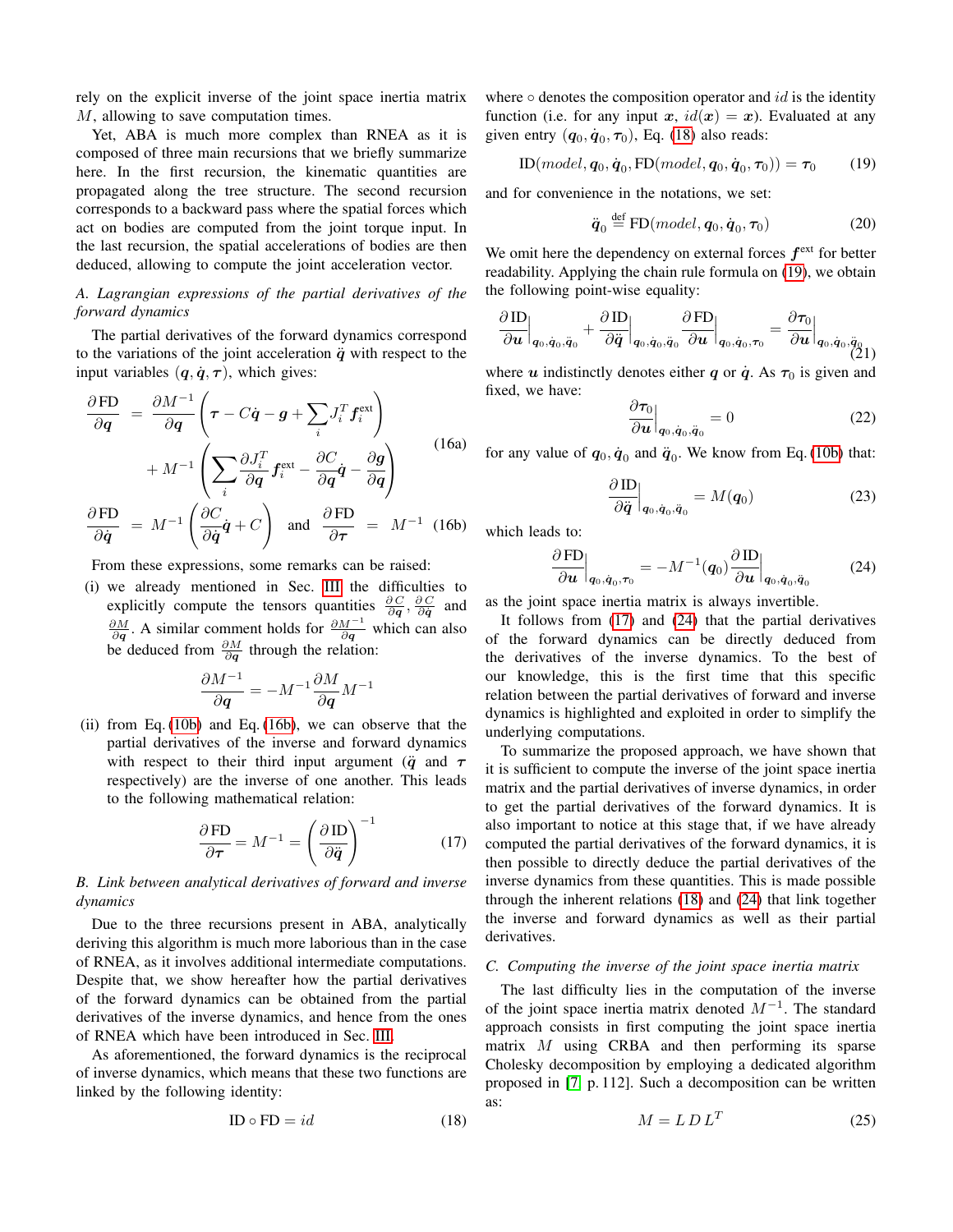<span id="page-6-1"></span>TABLE I: Summary table of mean computation times for derivatives of forward and inverse dynamics with respect to all three inputs:  $q, \dot{q}$ , and  $\tau$  or  $\ddot{q}$  all together.

|                                 | <b>KUKA-LWR</b> | HyQ        | Atlas      |
|---------------------------------|-----------------|------------|------------|
| ID                              | $1.20$ us       | $2.14$ us  | $5.51$ us  |
| analytical derivatives of ID    | $3.34$ us       | $7.01$ us  | $16.72$ us |
| finite differences of ID        | $21.26$ us      | 88.52 us   | 452.46 us  |
| FD.                             | $1.78$ us       | $4.28$ us  | 9.81 us    |
| analytical derivatives of FD    | 5.78 us         | $14.24$ us | $45.20$ us |
| finite differences of FD        | 22.67 us        | 94.23 us   | 470.14 us  |
| $M^{-1}$ dedicated algorithm    | $1.82$ us       | 4.86 us    | $12.70$ us |
| $M^{-1}$ Cholesky factorization | 1.88 us         | 5.82 us    | 28.29 us   |

where  $L$  is a lower triangular matrix and  $D$  is a diagonal matrix. It follows from Eq. [\(25\)](#page-5-5) that the expression of the inverse of the joint space inertia matrix is given by:

$$
M^{-1} = L^{-T} D^{-1} L^{-1}
$$
 (26)

However, we found out that this approach is not the most efficient way to compute the inverse of the joint space inertia matrix. Indeed, it requires the computation of the joint space inertia matrix itself with its Cholesky decomposition, which are not required in the calculation of the partial derivatives of the forward dynamics, as shown in Sec. [IV-B.](#page-5-6)

To overcome these limitations, we have developed a dedicated algorithm to efficiently compute  $M^{-1}$  by exploiting the sparsity induced by the kinematic tree, and without requiring the computation of  $M$  itself. This algorithm is a rewriting of ABA where we have omitted the affine terms like Coriolis and gravity effects that are normally evaluated by ABA. We also exploit the fact that  $M^{-1}$  is a symmetric matrix, which means that it is sufficient to compute and store its upper or lower triangular part. Due to the space limitation, we provide all the details of this three-pass algorithm in the companion report [\[3\]](#page-8-19). We have experimentally found that computing  $M^{-1}$  with this algorithm is in practice up to twice faster than the Cholesky decomposition for robots equipped with numerous degrees of freedom, as illustrated in Sec. [V.](#page-6-0)

## V. RESULTS

<span id="page-6-0"></span>In this section, we report the performances of our analytical derivatives compared to the finite differences approach. We run these benchmarks for various robots: the 7-dof robotic arm KUKA-LWR, the 18-dof quadruped robot HyQ and the 36-dof humanoid robot ATLAS. All our derivatives have been implemented in C++ and we use the popular Eigen library [\[13\]](#page-8-20) (version 3.3.4) for linear algebra computations. All the benchmarks have been performed on a 2.2 GHz quad-core Intel Core i7 processor using LLVM 9.0.0 as C++ compiler. We have done the computations on a single core of the CPU and we have disabled the turbo-boost option in order to obtain consistent timing measurements all along the benchmark process. While it may be possible to parallelize finite differences, most of the current robots do not have enough computational resources to do it. We then decided to implement them on a single core.

#### *A. Benchmark on the partial derivatives*

*1) Analytical versus finite differences:* For each robot, we randomly sample generalized configuration, velocity and acceleration vectors. We measure over  $10<sup>5</sup>$  samples the mean time spent for the basic algorithms themselves (RNEA or ABA) as well as the mean times required to evaluate their derivatives both analytically and using finite differences. Tab. [I](#page-6-1) and Fig. [2](#page-7-0) collects all these computation times, that we comment in what follows.

Running the analytical derivatives of inverse dynamics is 3 times slower than evaluating the inverse dynamics itself. Moreover, we have a ratio from 7 to 26 with respect to finite differences.

Similarly to inverse dynamics, performing analytical derivatives is at most 4 times slower than a call to the forward dynamics function. The ratio between analytic derivation and finite differences goes from 4 up to 10. This difference of performances between analytical derivatives of forward and inverse dynamics are mainly due to the additional cost of computing  $M^{-1}$ .

Theoretically, finite differencing should cost 2N+1 of the cost of one call to ID or FD (with N the number of dof) while the analytical derivatives scales with the depth of the kinematic tree (i.e. 7, 4 and 6 for the 3 used models). The results fit with these expectations.

*2) Analytical versus automatic differentiation:* Giftthaler et al. [\[12\]](#page-8-11) have also reported some computation times for the HyQ model, using automatic differencing and code generation. We obtain similar timings for the inverse dynamics  $(5.06 \text{ us against } 6.92 \text{ us}^3)$  $(5.06 \text{ us against } 6.92 \text{ us}^3)$  $(5.06 \text{ us against } 6.92 \text{ us}^3)$ , but our analytical derivatives of forward dynamics show better performances (8.72 us against 20.52 us), again without using code generation from our side. This difference in performances is certainly due to the computational trick on the derivatives of function composition highlighted in Sec. [IV.](#page-4-0)

*3) Benchmark on the joint space inertia matrix inversion:* Fig. [2c](#page-7-1) demonstrates that our algorithm to directly compute the inverse of  $M$  outperforms the standard Cholesky decomposition approach for systems having a high number of dof and remains competitive for robots having few dof.

#### *B. Numerical precision*

It is well-known that methods using finite-differences are subject to numerical rounding errors. This phenomenon is amplified when the function to differentiate involves highly non-linear functions like cos,sin or exp. In what follows, we want to illustrate this aspect and to show how analytical derivatives in the context of inverse and forward dynamics have a larger numerical accuracy than the finite differences method.

For that aim, we evaluate the partial derivatives of both FD and ID at a given random configuration  $q_0$ , with  $\dot{q}_0 = \ddot{q}_0 = 0$ and we set the gravity to zero, with no external forces. In this

<span id="page-6-2"></span><sup>&</sup>lt;sup>3</sup>both obtained without modeling the free-flyers, following benchmarks of [\[12\]](#page-8-11)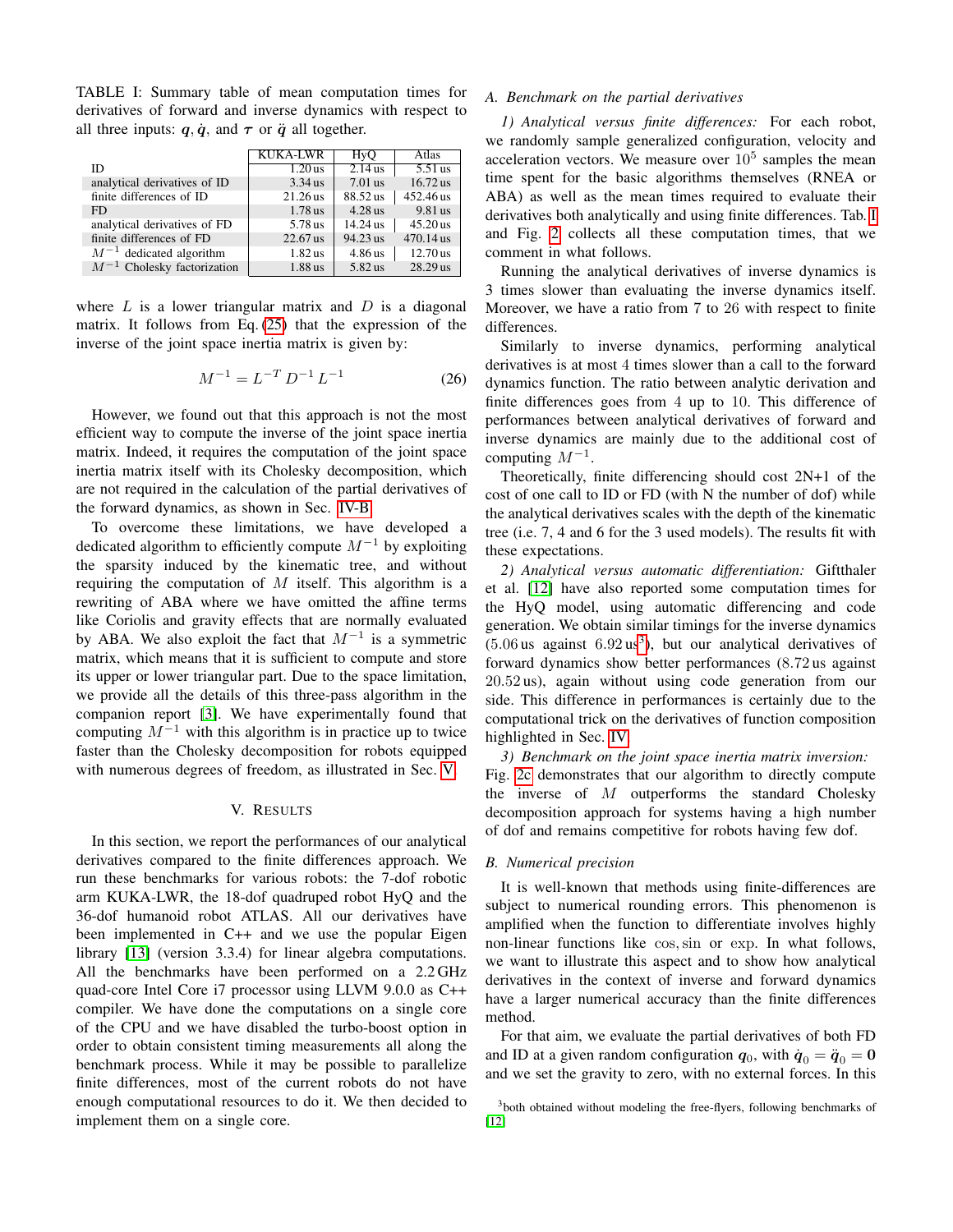<span id="page-7-0"></span>

<span id="page-7-2"></span>Fig. 2: Comparison of mean computation times for derivatives of forward and inverse dynamics. The scales are logarithmic.



Fig. 3: Rounding errors while computing the finite differences. The partial derivative is not fully equal to zero.

case, Eqs. [\(9\)](#page-2-6) and [\(15\)](#page-4-5) vanish, and so do the partial derivatives of ID and FD with respect to  $\dot{q}$ . Yet, as finite differences add a small increment in the input vectors in order to evaluate derivatives, it appears that the result is not uniformly equal to zero as shown in Fig. [3,](#page-7-2) due to numerical rounding.

## *C. Source code implementation*

All the aforementioned analytical derivatives have been implemented in our rigid-body dynamics frameworks called Pinocchio [\[5\]](#page-8-14). Pinocchio implements fast forward and inverse dynamics algorithms and their analytical derivatives, for poly-articulated systems characterized by a free-floating base or not. It also provides Python bindings for efficient code prototyping. Pinocchio is now at the heart of the planning and control algorithms [\[20,](#page-8-21) [4\]](#page-8-22) of the Gepetto team at LAAS.

## VI. CONCLUSION

The paper has proposed the first generalization of efficient rigid-body-dynamics algorithms to compute their derivatives. Our approach leads to very efficient algorithms, easy to implement, and able to compute the derivatives of the inverse and direct dynamics. The complexity is linear in the number of bodies. Computing the derivative of these two functions costs about three times larger than evaluating the function itself. As a side contribution, we have also proposed an original algorithm to compute the inverse of the mass matrix.

All this theoretical work comes with a practical implementation: we provide a complete open-source implementation in C++ of these algorithms, which be run <span id="page-7-1"></span>using a URDF model of the robot. We have used it to benchmark the proposed algorithms on several robot models. Obviously, by keeping a linear complexity, we are much faster than finite differences (about 40 times faster on a humanoid robot). We have also shown that analytical derivatives are important to properly capture the sparsity of the resulting matrices, that finite differences fail to properly achieve. We have used the same benchmark (HyQ model) on a similar CPU than in [\[12\]](#page-8-11), the fastest implementation proposed so far. While we do not rely on code-generation software, our algorithm is 30% faster for the inverse dynamics  $(5 \mu s \text{ versus}$  $7 \mu s$ ) and 60% faster for the direct dynamics (8  $\mu s$  versus  $20 \,\mu s$ ).

The capability to write simple and super-efficient algorithms [\[7\]](#page-8-0) to compute inverse and direct dynamics has an important impact in enabling roboticists to develop complex model-based methods in many aspects of our domain. We also believe that the extension of these algorithms, with similar complexity (in implementation and cost), will have a similar impact. Optimal control and model-predictive control (MPC) rely on gradient computations of the robot dynamics to iteratively improve the robot future trajectory [\[29\]](#page-9-1). So far, the most efficient MPC solvers are implemented using finite differences [\[28,](#page-9-0) [22\]](#page-8-6). To prevent outrageous cost, they have to rely on parallelization for computing the derivatives, which leads to the use of high-performance computers, often in the cloud, when implemented in a real-time set up [\[16\]](#page-8-5). Our benchmarks tend to show the feasibility of implementing whole-body MPC for a full humanoid robot with control frequency higher than 100Hz.

Similarly to control, optimal estimation (e.g. maximum likelihood) is often written as an optimization problem where the derivatives of the dynamics are important [\[1,](#page-8-23) [2,](#page-8-24) [25\]](#page-8-25). Differentiating the dynamics is also important in co-design, where the mechanical design of the robot is optimized (once more using gradient-based iterations) [\[27,](#page-8-7) [14\]](#page-8-9). We have introduced the derivatives of the dynamics with respect to the robot state and control variables. The proposed method directly extends to the derivatives with respect to the model parameters (masses, lengths, etc). Finally, the derivatives also give important information about the variability of the robot behavior and might be useful, if cheaply available, in reinforcement learning and deep policy optimization [\[21\]](#page-8-26).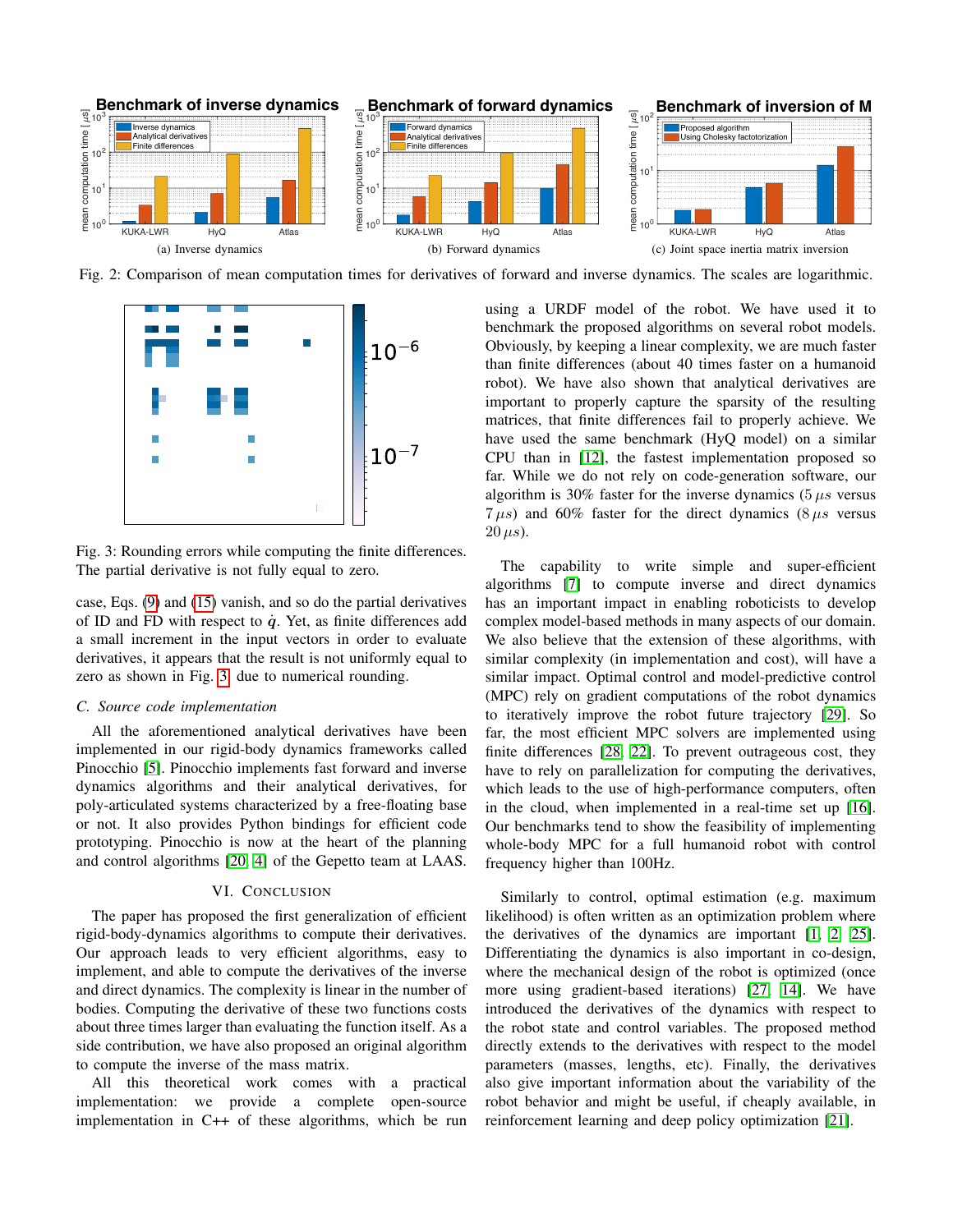#### REFERENCES

- <span id="page-8-23"></span>[1] M. Benallegue and F. Lamiraux. Humanoid flexibility deformation can be efficiently estimated using only inertial measurement units and contact information. In *IEEE International Conference on Humanoid Robots (Humanoids)*, 2014.
- <span id="page-8-24"></span>[2] Michael Bloesch, Marco Hutter, Mark Hoepflinger, Stefan Leutenegger, Christian Gehring, C. David Remy, and Roland Siegwart. State estimation for legged robots - consistent fusion of leg kinematics and IMU. In *Robotics: Science and Systems*, 2012.
- <span id="page-8-19"></span>[3] Justin Carpentier. Analytical inverse of the joint space inertia matrix. Technical report, Laboratoire d'Analyse et d'Architecture des Systemes, 2018. URL [https://hal.](https://hal.laas.fr/hal-01790934) ` [laas.fr/hal-01790934.](https://hal.laas.fr/hal-01790934)
- <span id="page-8-22"></span>[4] Justin Carpentier and Nicolas Mansard. Multi-contact locomotion of legged robots. *Submitted to IEEE Transaction on Robotics*, 2018.
- <span id="page-8-14"></span>[5] Justin Carpentier, Florian Valenza, Nicolas Mansard, et al. Pinocchio: fast forward and inverse dynamics for poly-articulated systems, 2015–2018. URL [https:](https://stack-of-tasks.github.io/pinocchio) [//stack-of-tasks.github.io/pinocchio.](https://stack-of-tasks.github.io/pinocchio)
- <span id="page-8-18"></span>[6] Roy Featherstone. The calculation of robot dynamics using articulated-body inertias. *The International Journal of Robotics Research*, 1983.
- <span id="page-8-0"></span>[7] Roy Featherstone. *Rigid Body Dynamics Algorithms*. Springer, 2008.
- <span id="page-8-8"></span>[8] Roy Featherstone. Quantitative measures of a robot's physical ability to balance. *The International Journal of Robotics Research*, 2016.
- <span id="page-8-15"></span>[9] Martin L Felis. RBDL: an efficient rigid-body dynamics library using recursive algorithms. *Autonomous Robots*, 2017.
- <span id="page-8-1"></span>[10] Michele Focchi, Andrea Del Prete, Ioannis Havoutis, Roy Featherstone, Darwin G Caldwell, and Claudio Semini. High-slope terrain locomotion for torque-controlled quadruped robots. *Autonomous Robots*, 2017.
- <span id="page-8-10"></span>[11] Gianluca Garofalo, Christian Ott, and Alin Albu-Schaffer. On the closed form computation of the dynamic matrices and their differentiations. In *IEEE/RSJ International Conference on Intelligent Robots and Systems (IROS)*, 2013.
- <span id="page-8-11"></span>[12] Markus Giftthaler, Michael Neunert, Markus Stäuble, Marco Frigerio, Claudio Semini, and Jonas Buchli. Automatic differentiation of rigid body dynamics for optimal control and estimation. *Advanced Robotics*, 2017.
- <span id="page-8-20"></span>[13] Gaël Guennebaud, Benoît Jacob, et al. Eigen v3, 2010. URL [http://eigen.tuxfamily.org.](http://eigen.tuxfamily.org)
- <span id="page-8-9"></span>[14] Sehoon Ha, Stelian Coros, Alexander Alspach, Joohyung Kim, and Katsu Yamane. Joint Optimization of Robot Design and Motion Parameters using the Implicit Function Theorem. In *Robotics: Science and Systems*, 2017.
- <span id="page-8-2"></span>[15] Alexander Herzog, Nicholas Rotella, Sean Mason,

Felix Grimminger, Stefan Schaal, and Ludovic Righetti. Momentum control with hierarchical inverse dynamics on a torque-controlled humanoid. *Autonomous Robots*, 2016.

- <span id="page-8-5"></span>[16] Jonas Koenemann, Andrea Del Prete, Yuval Tassa, Emanuel Todorov, Olivier Stasse, Maren Bennewitz, and Nicolas Mansard. Whole-body model-predictive control applied to the HRP-2 humanoid. In *IEEE/RSJ International Conference on Intelligent Robots and Systems (IROS)*, 2015.
- <span id="page-8-3"></span>[17] Scott Kuindersma, Frank Permenter, and Russ Tedrake. An efficiently solvable quadratic program for stabilizing dynamic locomotion. In *IEEE International Conference on Robotics and Automation (ICRA)*, 2014.
- <span id="page-8-12"></span>[18] Sung-Hee Lee, Junggon Kim, Frank Chongwoo Park, Munsang Kim, and James E Bobrow. Newton-type algorithms for dynamics-based robot movement optimization. *IEEE Transactions on robotics*, 2005.
- <span id="page-8-13"></span>[19] J Luh, M Walker, and R Paul. Resolved-acceleration control of mechanical manipulators. *IEEE Transactions on Automatic Control*, 1980.
- <span id="page-8-21"></span>[20] Joseph Mirabel, Steve Tonneau, Pierre Fernbach, Anna-Kaarina Seppälä, Mylene Campana, Nicolas Mansard, and Florent Lamiraux. HPP: A new software for constrained motion planning. In *IEEE/RSJ International Conference on Intelligent Robots and Systems (IROS)*, 2016.
- <span id="page-8-26"></span>[21] Igor Mordatch and Emo Todorov. Combining the benefits of function approximation and trajectory optimization. In *Robotics: Science and Systems*, July 2014.
- <span id="page-8-6"></span>[22] Igor Mordatch, Emanuel Todorov, and Zoran Popović. Discovery of complex behaviors through contact-invariant optimization. *ACM Transactions on Graphics (TOG)*, 2012.
- <span id="page-8-17"></span>[23] Richard M Murray, Zexiang Li, S Shankar Sastry, and S Shankara Sastry. *A mathematical introduction to robotic manipulation*. CRC press, 1994.
- <span id="page-8-16"></span>[24] Maximilien Naveau, Justin Carpentier, Sebastien ´ Barthelemy, Olivier Stasse, and Philippe Souères. METAPOD — Template META-PrOgramming applied to dynamics: CoP-CoM trajectories filtering. In *IEEE-RAS International Conference on Humanoid Robots (Humanoids)*, 2014.
- <span id="page-8-25"></span>[25] Simona Nobili, Marco Camurri, Victor Barasuol, Michele Focchi, Darwin Caldwell, Claudio Semini, and Maurice Fallon. Heterogeneous sensor fusion for accurate state estimation of dynamic legged robots. In *Robotics: Science and Systems*, July 2017.
- <span id="page-8-4"></span>[26] Michael Posa, Cecilia Cantu, and Russ Tedrake. A direct method for trajectory optimization of rigid bodies through contact. *The International Journal of Robotics Research*, 2014.
- <span id="page-8-7"></span>[27] Guilhem Saurel, Justin Carpentier, Nicolas Mansard, and Jean-Paul Laumond. A simulation framework for simultaneous design and control of passivity based walkers. In *IEEE International Conference on*